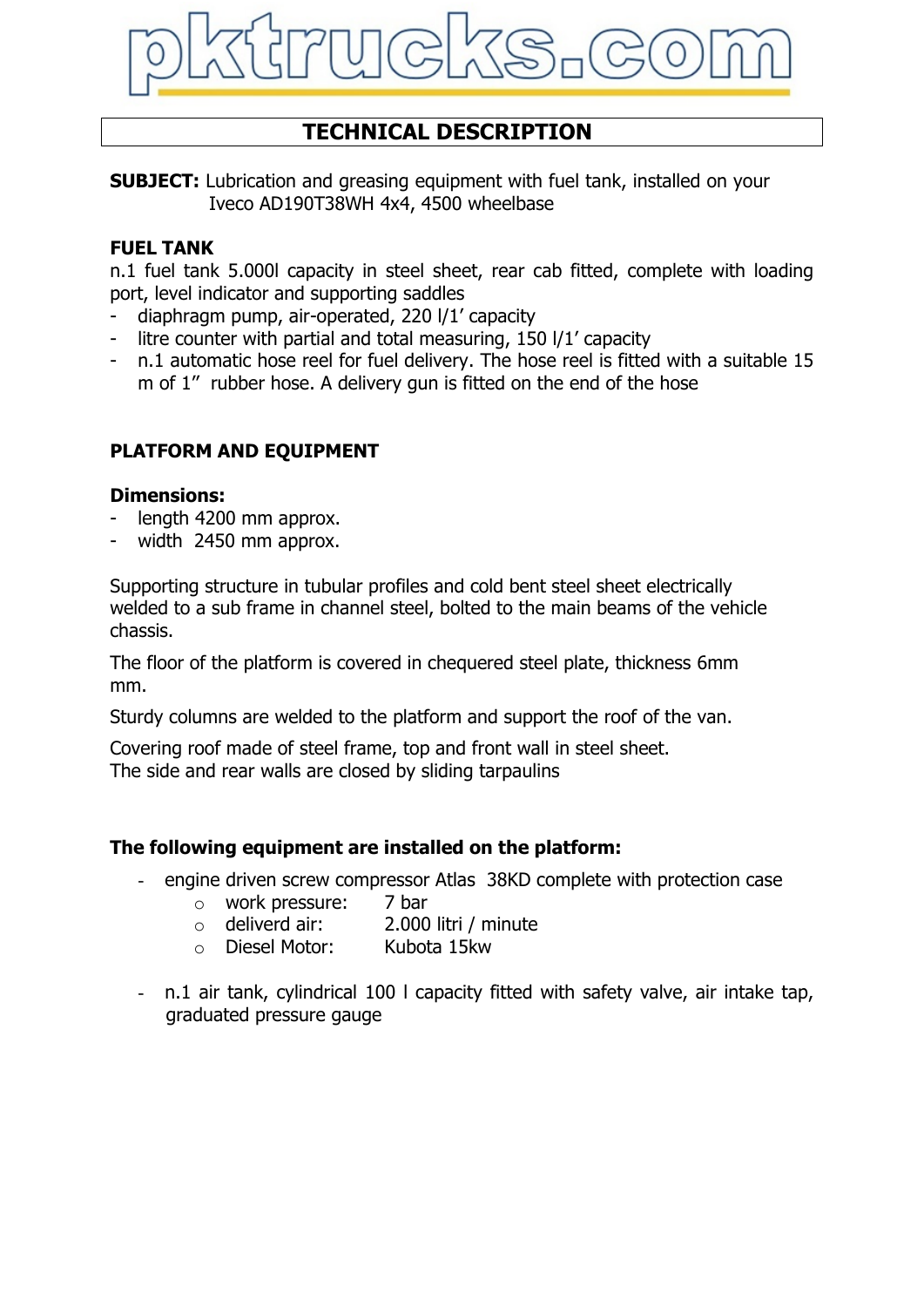#### - **n.1 series of hose reels as follows:**

- n.4 hose reel for oil delivery with automatic rewinding by means of a spring device, block system, and supporting frame for guide rollers. The hose reel is fitted with a suitable 15 m of ½'' rubber hose. A delivery gun with litre counter is fitted on the end of the hose
- n.1 hose reel for grease delivery with automatic rewinding by means of a spring device, block system, and supporting frame for guide rollers. The hose reel is fitted with a suitable 15 m of 1/4" rubber hose. A delivery gun is fitted on the end of the hose
- n.1 hose reel for cooling liquid delivery in stainless steel, with automatic rewinding by means of a spring device, block system, and supporting frame for guide rollers. The hose reel is fitted with a suitable 15 m of rubber hose.

A delivery gun is fitted on the end of the hose

- n.1 hose reel for air delivery with automatic rewinding by means of a spring device, block system, and supporting frame for guide rollers. The hose reel is fitted with a suitable 15 m of  $\frac{1}{2}$ " rubber hose A quick joint is installed on the end of the winder, where the following delivery guns can be connected:
	- blowing gun
	- spraying gun for air-diesel or air-water washing
	- tyre inflating gun with pressure gauge

All the hose reels are installed one besides the other. The delivery guns at the end of the hoses are placed into a suitable collecting tray.

On the platform there are 6 seats  $(4 \text{ oil}+1 \text{ grease}+1 \text{ cooling liquid})$  for positioning standard 180 kg drums complete with the necessary fittings for quick and secure fixing of the drums. A cover and a follower plate are supplied for the use of the grease drum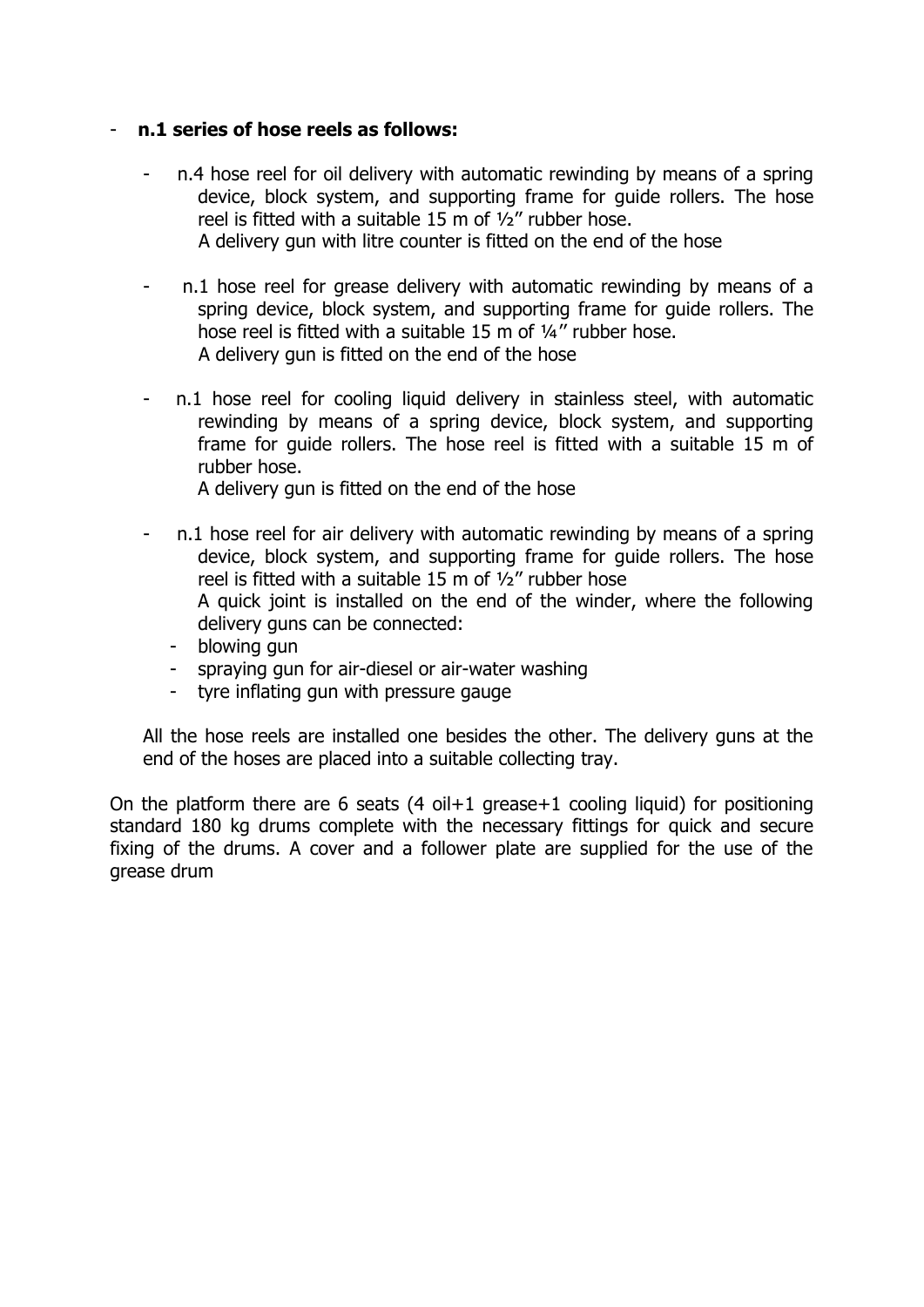## **For delivery of oil, grease and cooling liquid, we supply the following pumps:**

- n.4 air operated pump for oil suitable for fitting to 180 kg drum, ratio 5:1, complete with quick joints for air intake and oil delivery, free flow max. capacity 18l/1'
- n.1 air operated pump for grease suitable for fitting to 180 kg drum, ratio 50:1, complete with quick joints for air intake and grease delivery, free flow max. capacity 1500 gr/1'
- n.1 air operated pump in stainless steel for cooling liquid suitable for fitting to 180 kg drum, complete with quick joints for air intake and cooling liquid delivery, max. capacity 30l/1'

Pneumatic equipment, water system and hydraulic equipment: for the feeding of the various services, with piping connecting compressor, air tank, and pumps, suitable for fluids, and relative working pressures; dehumidifying filter and reducer for the pressure adjustment, whenever it's necessary.

# **The following equipment are also comprised:**

- n.1 jib crane with rotating boom for drums lifting, with central column swivelling on bearing, beam and manual chain hoist with sliding trolley having capacity 500 kg
- n.1 lockable case for containing tools and accessories
- n.1 lockable cabinet for filters
- n.1 fire extinguisher capacity 9 kg
- n.2 Jerricans in steel sheet capacity 20l for fluids in general
- Mud guards for rear wheels.
- Spare wheel holder

External painting in the colour requested

## **SPARE PARTS:**

n.1 kit of spare parts for first maintenance of engine driven compressor

n.1 kit of spare parts for first maintenance of air operated oil pump

n.1 kit of spare parts for first maintenance of air operated grease pump

n.1 kit of spare parts for first maintenance of air operated cooling liquid pump n.1 oil gun

n.1 grease gun